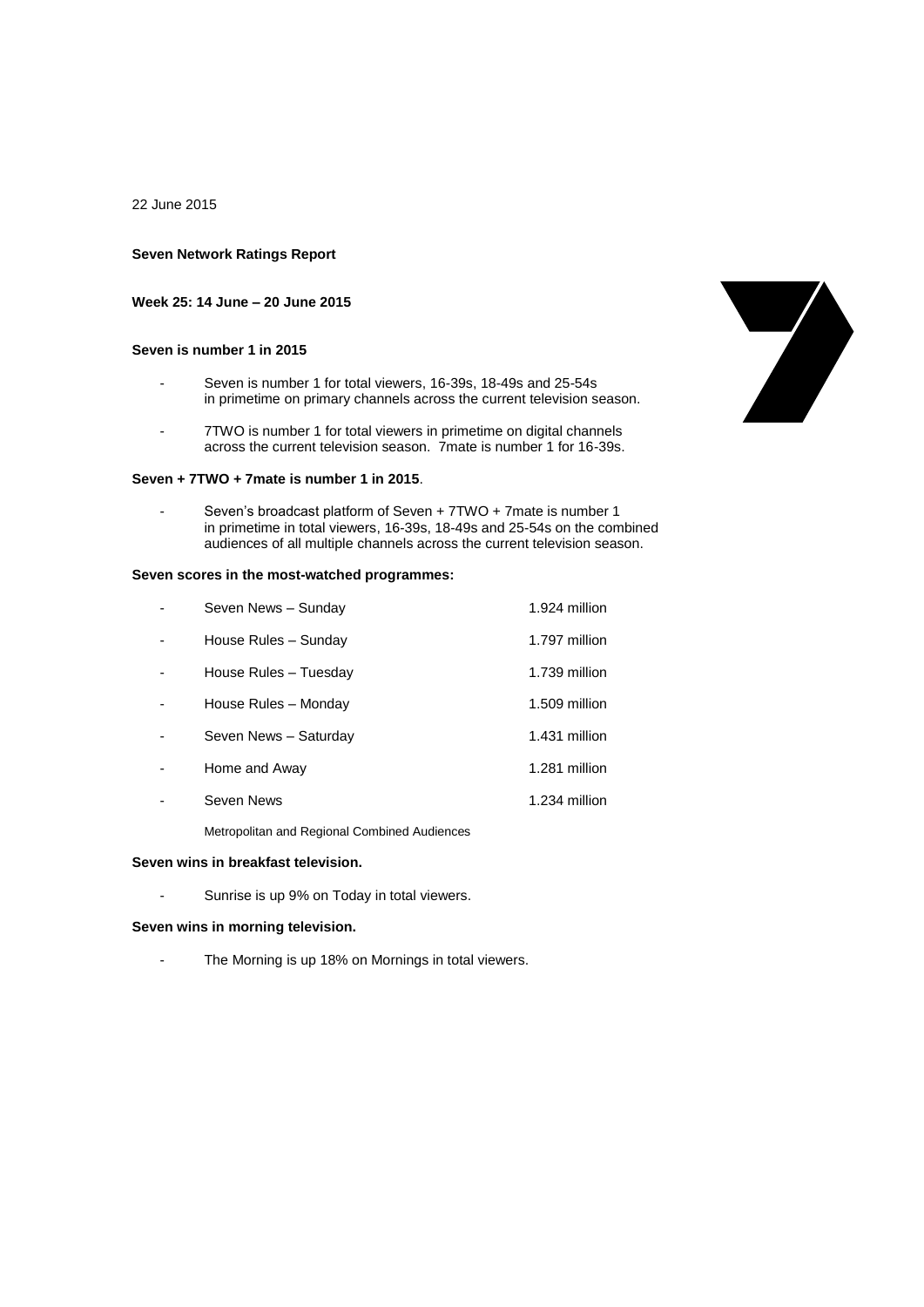## **Primetime audience demographics for primary channels**

| 6:00pm-midnight Week 25, 2015 |       |       |       |       |            |
|-------------------------------|-------|-------|-------|-------|------------|
| <b>Audience shares</b>        | Seven | Nine  | Ten   | ABC.  | <b>SBS</b> |
| All People                    | 18.8% | 21.6% | 14.1% | 13.5% | 4.4%       |
| $16 - 39s$                    | 18.5% | 24.5% | 18.5% | 5.8%  | 2.8%       |
| $18 - 49s$                    | 18.8% | 23.8% | 17.9% | 7.0%  | 3.4%       |
| $25 - 54s$                    | 18.8% | 23.8% | 17.6% | 7.8%  | 3.7%       |

#### **Primetime audience demographics for digital channels**

| 6:00pm-midnight Week 25, 2015 |         |         |        |            |  |  |
|-------------------------------|---------|---------|--------|------------|--|--|
| <b>Audience shares</b>        | Total   | 16-39s  | 18-49s | $25 - 54s$ |  |  |
| 7TWO                          | 4.0%    | 1.3%    | 1.7%   | 2.0%       |  |  |
| 7 <sub>mate</sub>             | 4.0%    | 5.8%    | 5.5%   | 5.2%       |  |  |
| GO!                           | 5.2%    | 6.3%    | 6.0%   | 5.7%       |  |  |
| Gem                           | 3.2%    | 2.6%    | 2.5%   | 2.7%       |  |  |
| One:                          | 2.5%    | 2.5%    | 3.0%   | 3.1%       |  |  |
| Eleven                        | 2.8%    | 5.1%    | 4.4%   | 3.9%       |  |  |
| ABC <sub>2</sub> :            | 3.2%    | 3.5%    | 3.3%   | 3.1%       |  |  |
| ABC3                          | $0.6\%$ | $0.4\%$ | 0.4%   | 0.4%       |  |  |
| ABC News 24                   | 1.1%    | $0.7\%$ | 0.9%   | 0.9%       |  |  |
| SBS <sub>2</sub>              | 1.0%    | 1.5%    | 1.3%   | 1.2%       |  |  |
| <b>NITV</b>                   | 0.1%    | 0.1%    | 0.1%   | 0.1%       |  |  |

### **Primetime audience demographics for combined audiences of all channels**.

| 6:00pm-midnight Week 25, 2015 |       |       |       |            |            |  |
|-------------------------------|-------|-------|-------|------------|------------|--|
| <b>Audience shares</b>        | Seven | Nine  | Ten   | <b>ABC</b> | <b>SBS</b> |  |
| All People                    | 26.7% | 30.0% | 19.4% | 18.4%      | 5.5%       |  |
| $16 - 39s$                    | 25.7% | 33.5% | 26.1% | 10.3%      | 4.4%       |  |
| $18 - 49s$                    | 26.0% | 32.3% | 25.3% | 11.6%      | 4.8%       |  |
| 25-54s                        | 26.0% | 32.2% | 24.7% | $12.2\%$   | 4.9%       |  |

FTA Channels and Total TV

Copyright Oztam Data: Consolidated (Live + As Live + TSV) and Overnight (Live + As Live).

#### **Primetime Programming Analysis**

## **Sunday**

- Seven wins in primetime on primary channels.
	- Seven is number 1 for total viewers and 18-49s.
	- Seven is up 8% on Nine and up 30% on Ten in total viewers.
	- Seven leads Nine and is up 6% on Ten in 18-49s. Seven is up 6% on Ten in 25-54s.
- Seven wins in primetime on digital channels.
	- 7mate is the most-watched digital channel for total viewers, 16-39s, 18-49s and 25-54s.
- Seven wins in primetime on combined audiences.
	- Seven + 7TWO + 7mate is number one for total viewers, 18-49s and 25-54s on the combined audiences of all channels.
	- Seven (Seven + 7TWO + 7mate) is up 18% on Nine (Nine + Go + Gem) and up 40% on Ten (Ten + One + Eleven) in total viewers.
	- Seven is up 9% on Nine in 16-39s. Seven is up 16% on Nine and up 15% on Ten in 18-49s. Seven is up 10% on Nine and up 14% on Ten in 25-54s.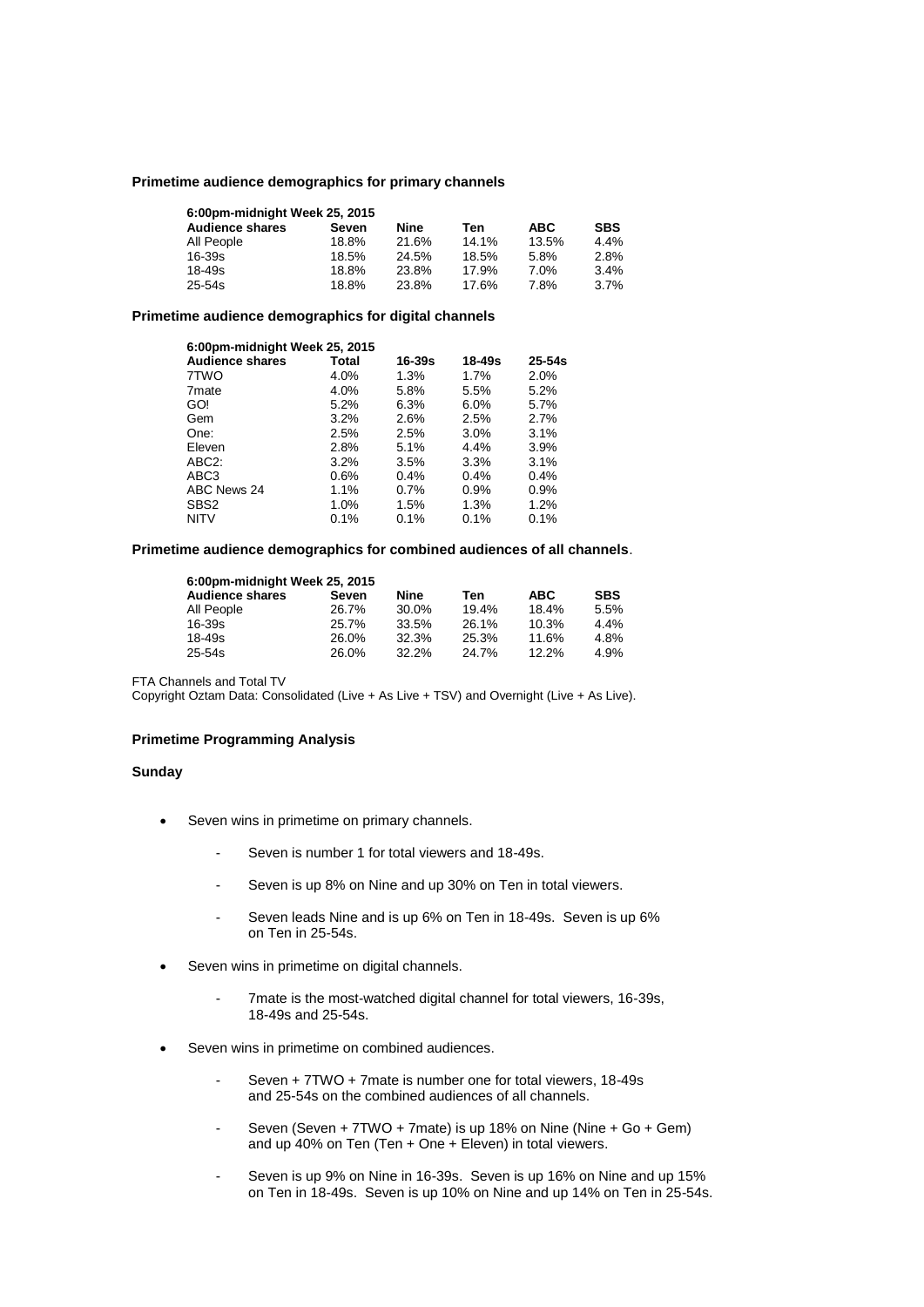- Seven wins in breakfast television. Weekend Sunrise leads Weekend Today across 7:00-10:00am.
- Seven scores in the most-watched programmes:

| <b>All People</b>  |    | $25-54s$     |    |
|--------------------|----|--------------|----|
| Seven News         | #2 | House Rules  | #3 |
| House Rules        | #3 | Seven News   | #5 |
| Sunday Night       | #9 | Sunday Night | #9 |
|                    |    |              |    |
| $16 - 39s$         |    | 18-49s       |    |
|                    |    |              |    |
| <b>House Rules</b> | #3 | House Rules  | #2 |
| Seven News         | #6 | Seven News   | #4 |

- **Seven News** (1.236 million).
- **House Rules** (1.086 million) peaks at 1.322 million, outpaces Reno Rumble and Masterchef, and is one of Sunday's top three most-watched programmes for 16-39s, 18-49s and 25-54s

# **Monday**

- Seven wins in breakfast television. Sunrise is up 14% on Today.
- Seven wins in morning television. The Morning Show is up 17% on Mornings.
- **House Rules** (0.907 million) peaks at 1.144 million, outpaces Reno Rumble and is one of Monday's top three most-watched programmes for 16-39s, 18-49s and 25-54s

# **Tuesday**

- Seven wins in primetime on primary channels.
	- Seven is number 1 for total viewers, 16-39s, 18-49s and 25-54s.
	- Seven is up 11% on Nine and up 20% on Ten in total viewers.
	- Seven is up 28% on Nine and up 25% on Ten in 16-39s. Seven is up 25% on Nine and up 20% on Ten in 18-49s. Seven is up 17% on Nine and up 15% on Ten in 25-54s.
- Seven wins in primetime on combined audiences.
	- Seven + 7TWO + 7mate is number one for total viewers, 16-39s, 18-49s and 25-54s on the combined audiences of all channels.
	- Seven (Seven + 7TWO + 7mate) is up 3% on Nine (Nine + Go + Gem) and up 19% on Ten (Ten  $+$  One  $+$  Eleven) in total viewers.
	- Seven is up 12% on Nine and up 15% on Ten in 16-39s. Seven is up 16% on Nine and up 11% on Ten in 18-49s. Seven is up 11% on Nine and up 10% on Ten in 25-54s.
- Seven wins in breakfast television. Sunrise leads Today.
- Seven wins in morning television. The Morning Show leads Mornings.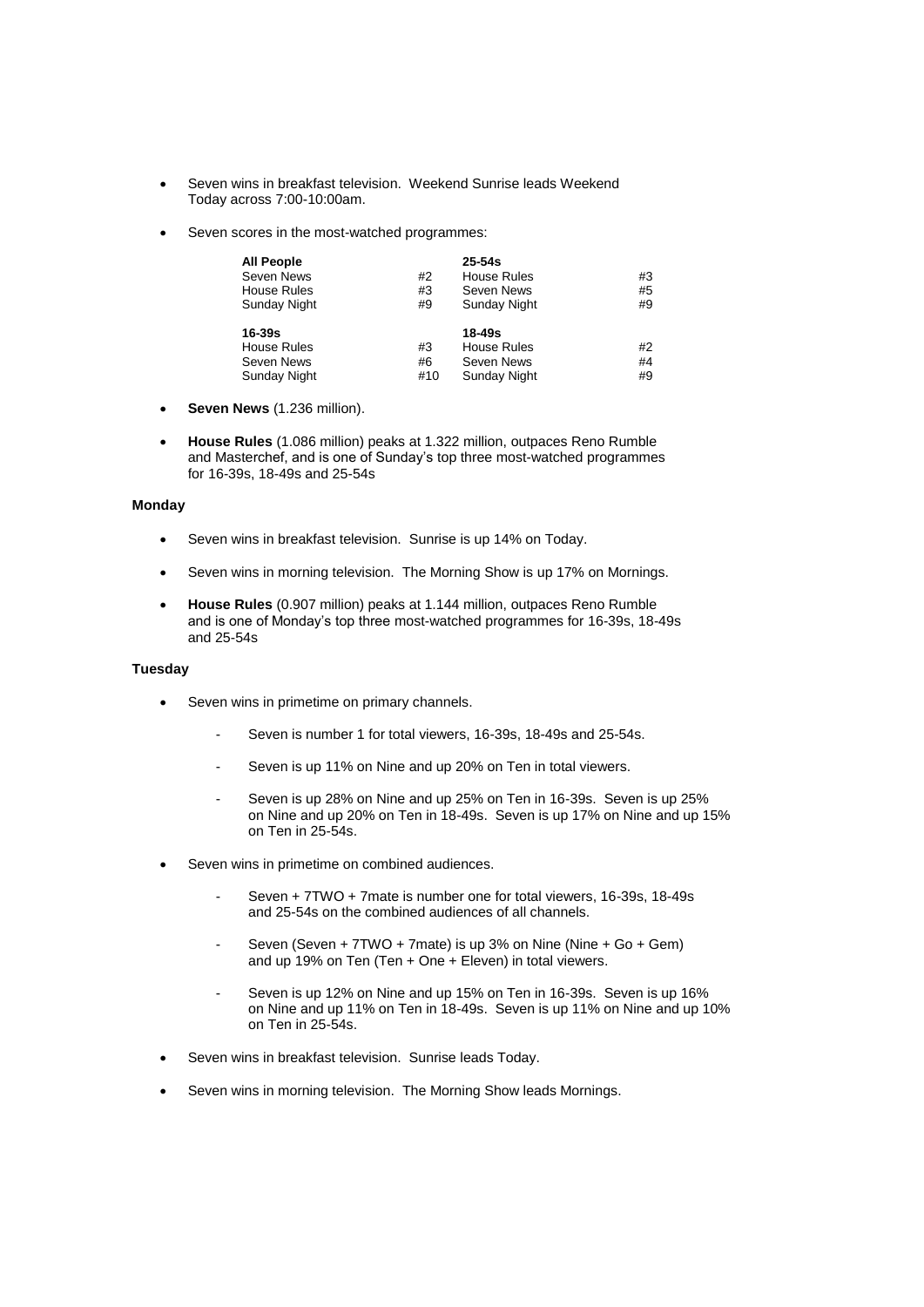Seven scores in the most-watched programmes:

| <b>All People</b><br>Seven News<br><b>House Rules</b><br>Seven News - Today Tonight<br>Home and Away | #4<br>#5<br>#8<br>#10 | $25 - 54s$<br>House Rules<br>Home and Away<br>Ramsay's Kitchen Nightmares | #2<br>#9<br>#10 |
|------------------------------------------------------------------------------------------------------|-----------------------|---------------------------------------------------------------------------|-----------------|
| 16-39s<br>House Rules<br>Ramsay's Kitchen Nightmares<br>Home and Away                                | #2<br>#5<br>#6        | 18-49s<br>House Rules<br>Home and Away<br>Ramsay's Kitchen Nightmares     | #2<br>#9<br>#10 |

 **House Rules** (1.004 million) is up 42% on Reno Rumble, peaks at 1.251 million and is one of Tuesday's top two most-watched programmes for 16-39s, 18-49s and 25-54s.

### **Wednesday**

- Seven wins in breakfast television. Sunrise leads Today.
- Seven wins in morning television. The Morning Show leads Mornings.

## **Thursday**

- Seven wins in primetime on primary channels.
	- Seven is number 1 for total viewers: up 31% on Seven and up 30% on Ten.
- Seven wins in primetime on combined audiences.
	- Seven + 7TWO + 7mate is number one for total viewers, on the combined audiences of all channels.
	- Seven + 7TWO +7mate is up 17% on Nine + Go + Gem and up 39% on Ten + One + Eleven in total viewers.
- Seven wins in breakfast television. Sunrise leads Today.
- Seven wins in morning television. The Morning Show leads Mornings.
- Seven scores in the most-watched programmes:

| <b>All People</b><br>Seven New s<br>Seven News - Today Tonight<br>Home and Away | #4<br>#5<br>#10 | $25 - 54s$<br>Seven News - Today Tonight<br>Seven News | #7<br>#8  |
|---------------------------------------------------------------------------------|-----------------|--------------------------------------------------------|-----------|
| $16 - 39s$<br>Home and Away<br>Seven News - Today Tonight<br>AFL on Seven       | #6<br>#8<br>#10 | 18-49s<br>Seven News - Today Tonight<br>Home and Away  | #8<br>#10 |

 **AFL on Seven: Thursday Night Football** dominates in total viewers, 16-39s, 18-49s and 25-54s across its primetime broadcast markets on Seven – 33 share in total viewers, 32 share in 16-39s, 34 share in 18-49s and 34 share in 25-54s.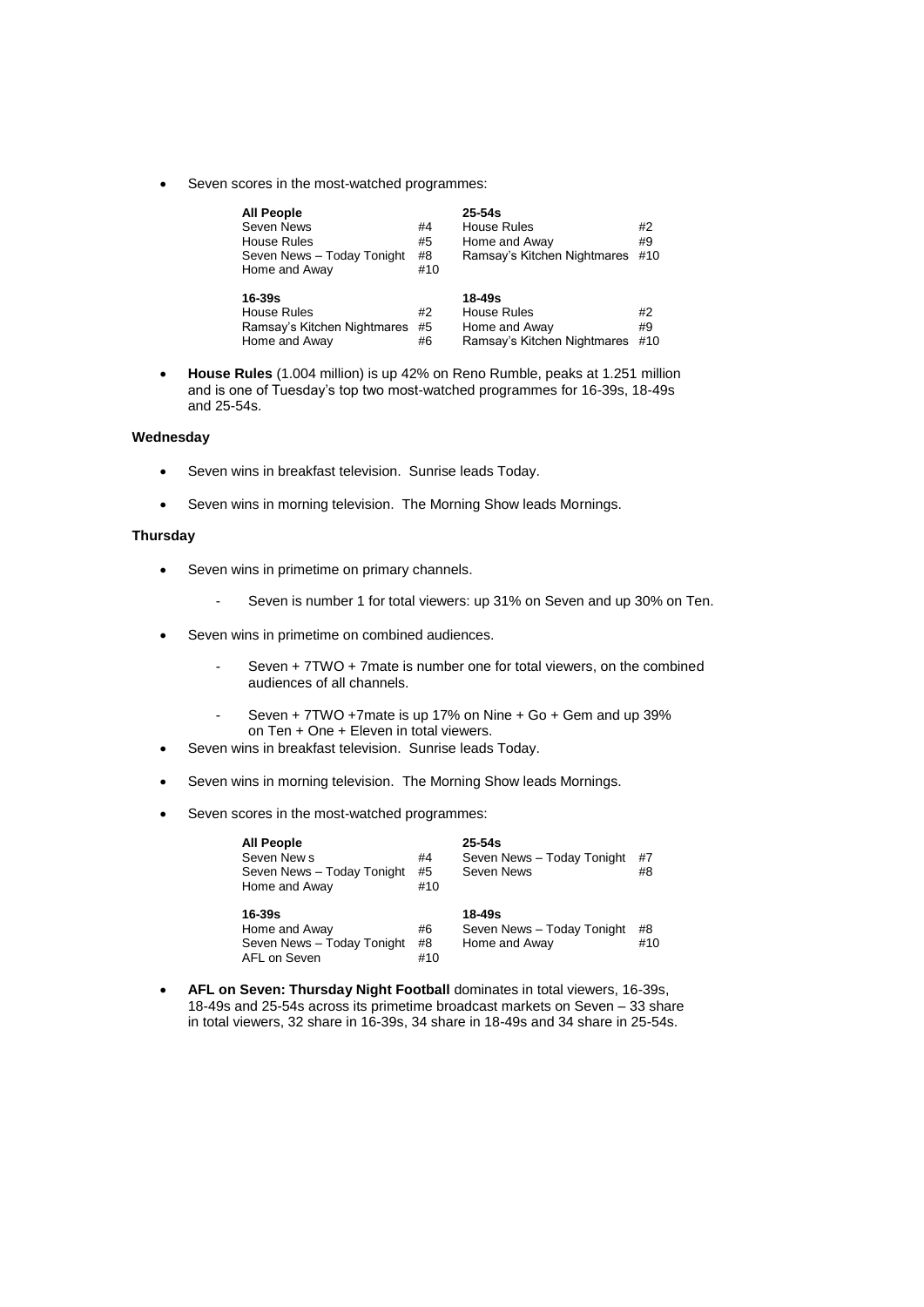#### **Friday**

- Seven wins in primetime on primary channels.
	- Seven is number 1 for total viewers, 16-39s and 18-49s.
	- Seven is up 9% on Nine and up 90% on Ten in total viewers.
	- Seven is up 2% on Nine and up 56% on Ten in 16-39s. Seven is up 4% on Nine and up 48% on Ten in 18-49s. Seven is up 45% on Ten in 25-54s.
- Seven wins in primetime on combined audiences.
	- Seven + 7TWO + 7mate is number one for total viewers and 18-49s on the combined audiences of all channels.
	- Seven (Seven + 7TWO +7mate) is up 10% on Nine (Nine + Go + Gem) and up 92% on Ten (Ten + One + Eleven) in total viewers.
	- Seven is up 46% on Ten in 16-39s. Seven leads Nine and is up 45% on Ten in 18-49. Seven is up 45% on Ten in 25-54s.
- Seven wins in breakfast television. Sunrise leads Today.
- Seven wins in morning television. The Morning Show leads Mornings.
- Seven scores in the most-watched programmes:

| <b>All People</b>               |    | $25 - 54s$                 |    |
|---------------------------------|----|----------------------------|----|
| Seven News                      | #3 | Seven News                 | #5 |
| Seven News - Today Tonight      | #4 | Seven News - Today Tonight | #6 |
| <b>Better Homes and Gardens</b> | #6 | Better Homes and Gardens   | #7 |
|                                 |    |                            |    |
|                                 |    |                            |    |
| 16-39s                          |    | 18-49s                     |    |
| Seven News                      | #6 | Seven News                 | #6 |
| Seven News - Today Tonight      | #7 | Seven News - Today Tonight | #7 |

 **AFL on Seven: Friday Night Football** dominates in total viewers, 16-39s, 18-49s and 25-54s across its primetime broadcast markets on Seven – 30 share in total viewers, 39 share in 16-39s, 30 share in 18-49s and 30 share in 25-54s.

#### **Saturday**

- Seven wins in news.
- Seven wins in primetime on primary channels.
	- Seven is number 1 for total viewers, 16-39s, 18-49s and 25-54s.
	- Seven is up 32% on Nine and up 78% on Ten in total viewers.
	- Seven is up 13% on Nine and up 20% on Ten in 16-39s. Seven is up 20% on Nine and up 31% on Ten in 18-49s. Seven is up 22% on Nine and up 37% on Ten in 25-54s.
- Seven wins in primetime on combined audiences.
	- Seven + 7TWO + 7mate is number one for total viewers and 25-54s on the combined audiences of all channels.
	- Seven (Seven + 7TWO +7mate) is up 3% on Nine (Nine + Go + Gem) and up 62% on Ten (Ten + One + Eleven) in total viewers.
	- Seven is up 8% on Ten in 16-39s. Seven is up 15% on Ten in 18-49s. Seven ties with Nine and is up 18% on Ten in 25-54s.